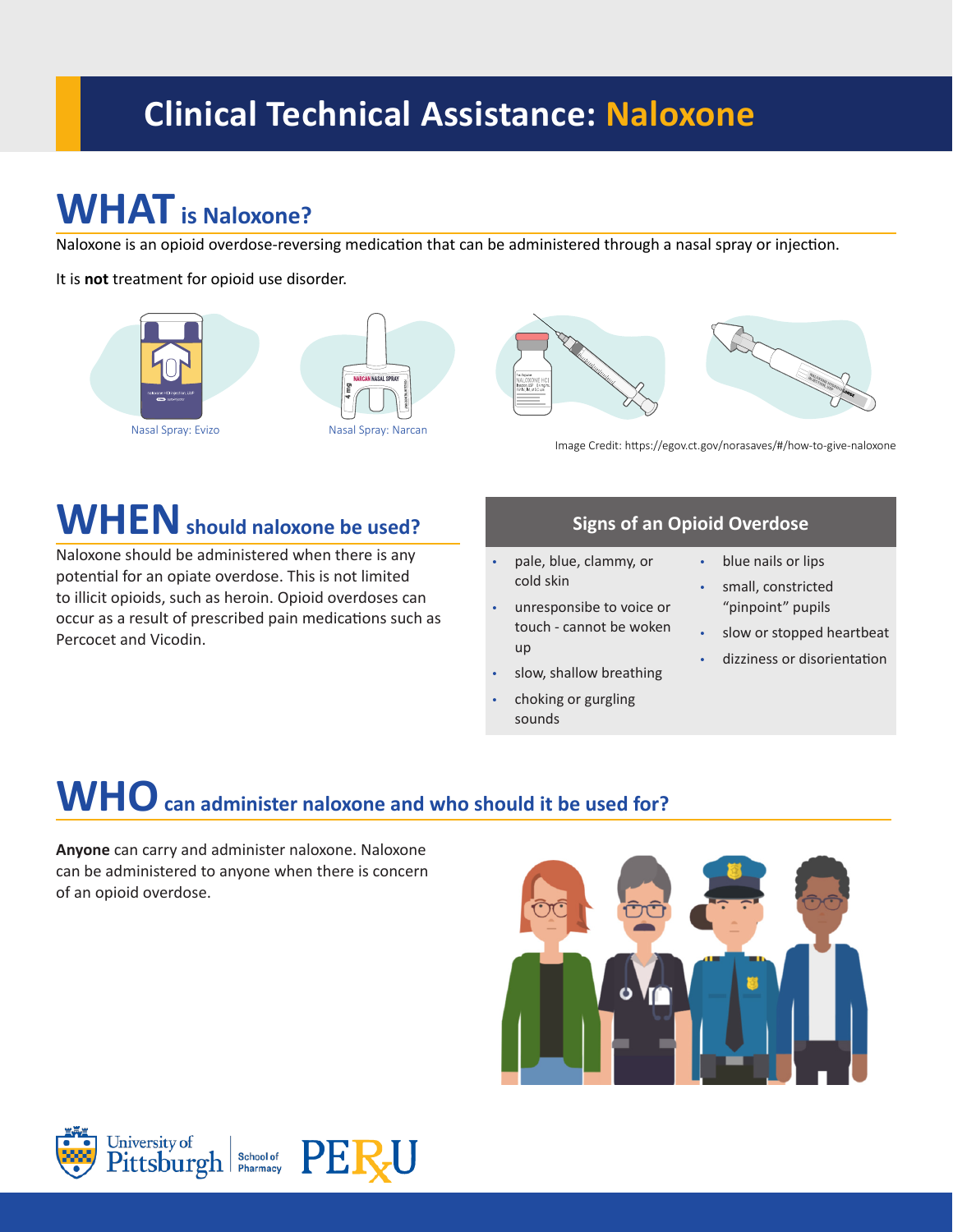# **HOW does naloxone work?**



Due to a variety of factors (potency, amount, personal health, etc) the opioids attaching to the brain receptors cause an overdose



Naloxone pulls the opioids off the receptors and creates a barrier that lasts for 30-90 minutes.

**Naloxone does NOT remove opioids from the body.**



As the naloxone wears off, opioids remaining in the body can reconnect to the brain and **there IS a potential for a second overdose to occur.**

## **WHERE can I obtain naloxone?**

There are a few ways to obtain naloxone, and **none** of them require you to be an individual who actively uses.

Pennsylvania has a "standing prescription" for naloxone, meaning anyone can obtain naloxone from their local pharmacy without a direct prescription. Most insurance companies cover the cost of naloxone.

### **Pharmacies Health Departments and Single County Authorities (SCAs)**

Contact your county health department or local SCA to ask about naloxone community distribution.

### **Pennsylvania Harm Reduction Coalition**

Pennsylvania Harm Reduction Coalition offers mail-based naloxone distribution.

www.paharmreduction.org/naloxone



## **Frequently Asked Questions**

#### **Should I carry naloxone with me?**

Yes! Carrying naloxone is not limited to individuals who actively use illicit opioids, such as heroin. If you have an opioid prescription in your home, consider also having naloxone available for emergencies. You can also consider carrying a naloxone kit in your purse or keeping it in your car – you never know when you'll have the opportunity to save someone's life!

### **What if I administer naloxone and the person doesn't have opioids in their system?**

Ē

It's OK! According to the National Institute on Drug Abuse (NIDA), there is no harm in administering naloxone to someone who doesn't have opioids in their system.



**Amanda Mihalko, MA** Program Director, CHI aem161@pitt.edu

**Whitney I. Menarcheck, LPC, NCC** Quality Improvement Specialist [wmenarcheck@pitt.edu](mailto:wmenarcheck%40pitt.edu?subject=)